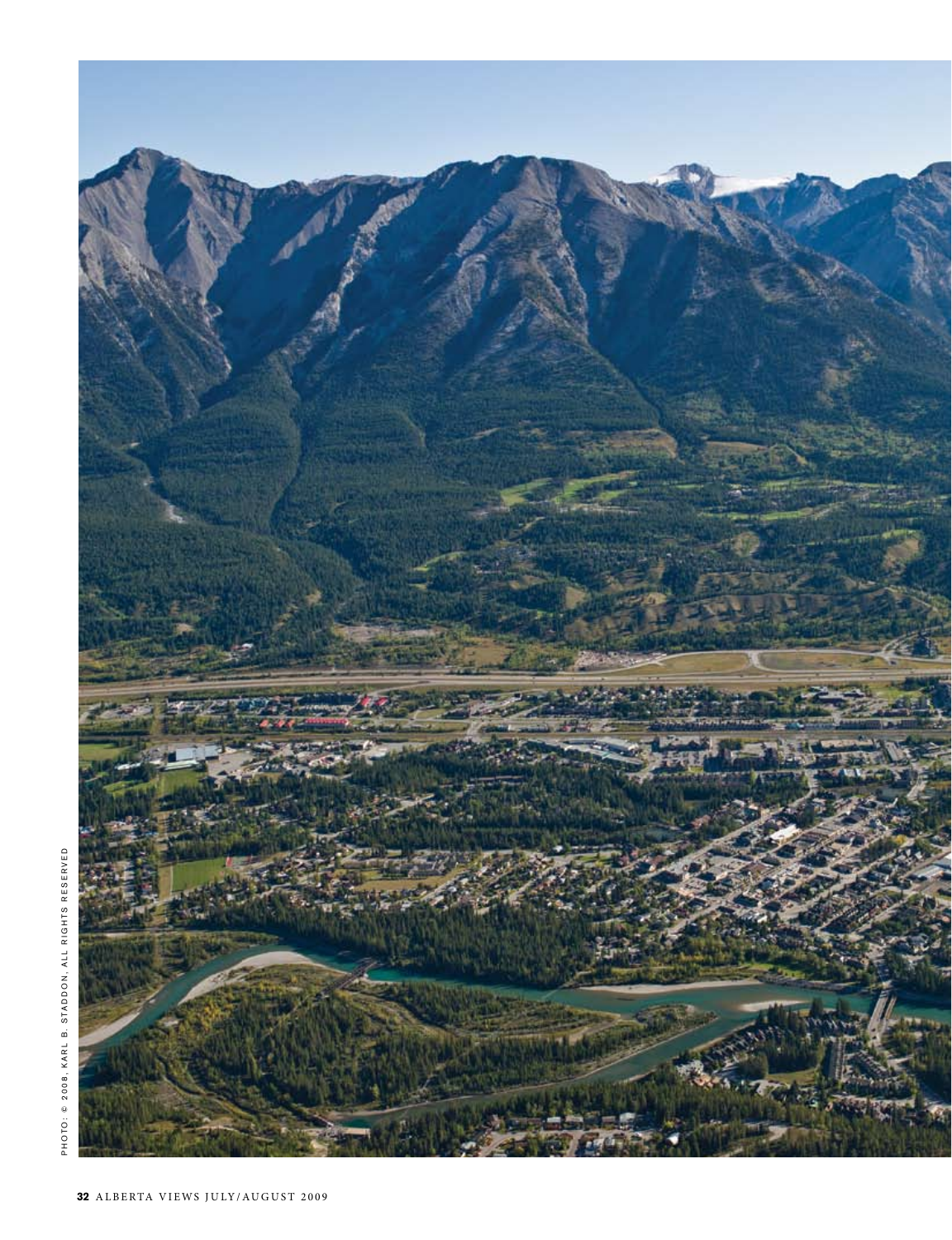

# THE BIG SQUEEZE

Can wildlife and hyperdevelopment coexist in the Bow Valley?

### *By* karsten heuer



THE AFTERNOON OF JUNE 5, 2005, STARTED LIKE MANY Sunday afternoons for Canmore resident Isabelle Dubé: after a leisurely morning with her husband and 5-year-old daughter, the 35-year-old teacher and competition mountain biker laced up her running shoes and went for a jog with two girlfriends. Their destination was the Montane Traverse, a popular hiking and mountain biking trail that skirts the town's burgeoning housing and recreational developments on the north side of the Bow Valley. Twenty minutes later, as her friends fled to the nearby golf course, Dubé was mauled to death by a grizzly bear.

The incident shocked many in this mountain community 100 km west of Calgary. Dubé's infallible determination, courage, generosity and kindness had touched many lives, both in the classroom and on the trails. She was a hero for young girls and an inspiration for countless women; the grief and anguish over her death ran deep through Canmore households and schools. But for anyone who has lived here for more than a few years, the tragedy also raised an important question: has all the building and development here gone too far?

Wolf tracks are what led me to where Isabelle Dubé died: three sets of paw prints in a skiff of new snow, winding from Banff National Park across the slopes of Mt. Lady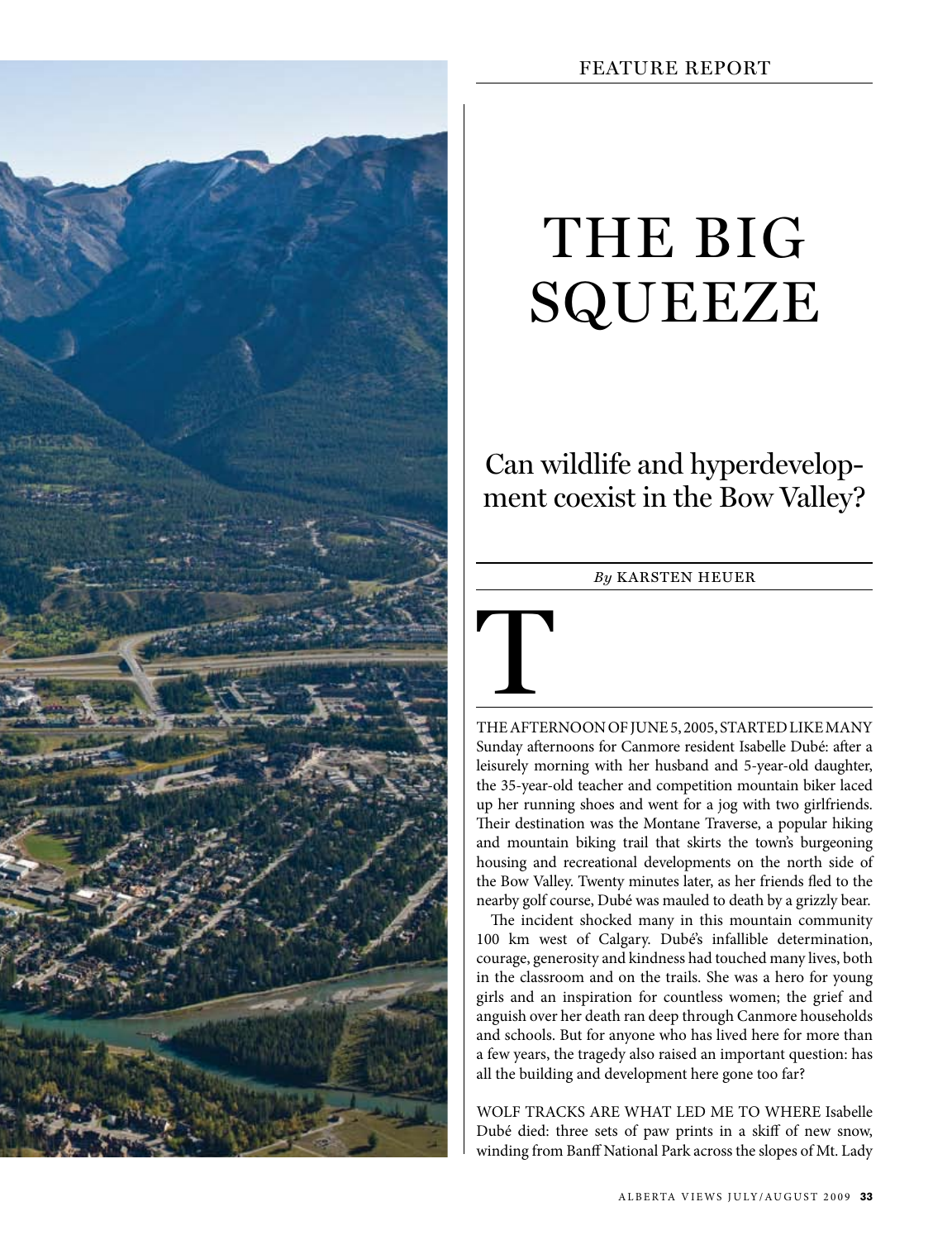MacDonald on the outskirts of my hometown. It was January 2007, one-and-a-half years since the mauling, and I was there as part of an ongoing study of wildlife corridors for the Alberta government, trying to figure how (and if) the wariest animals—critters such as cougars, lynx, wolves, wolverines and, yes, bears—moved around the houses that have crept up the

## In the dance of human/wildlife coexistence, wildlife are expected to learn the difficult steps.

mountainsides. My head was down at the time, my eyes focused on the patterns of pad and claw marks, and then it appeared amongst the pine trees before me: a simple, engraved wooden cross. The wolves had stopped and considered it, too, circling a few times before moving on. I could almost hear Isabelle's French-Canadian accent as she laughed at the injustice of it all: killed by a grizzly bear only to be pissed on by wolves!

The tracks continued east, taking me along the same path the three joggers had followed that fateful afternoon, albeit in the opposite direction. Although heavily used by mountain bikers, hikers and runners in summer, the Montane Traverse is all but abandoned in winter, and the saucer-sized wolf prints punctuated the snow in long, easy strides. Within a few hundred metres, however, the corridor narrowed and the animals' gait changed. To my right, the bright opening of the Silvertip golf course's uppermost fairway shone through the forest; to my left, the cliffs of Mt. Lady MacDonald edged closer. The wolf tracks now wandered, winding on and off the path in what became a circle, then eventually stopped in a cluster of overlapping prints.



WILDLIFECORRIDORS ARE A RELATIVELY NEW concept. Prior to the 1980s, the predominant approach to wildlife conservation was to simply draw a line around an area, declare it a park or reserve and assume everything within it would be fine. But in 1985 a Ph.D. student from Harvard named William Newmark questioned that assumption and, after packing up his camping gear and notebooks, set off on a road trip that changed conservation history. After visiting 14 North American national parks (including Banff and Jasper) and poring over their records and archives, Newmark concluded they weren't working. In all but one park, species had gone extinct.

The root cause was always the same: a rising tide of human development surrounding the parks, turning them into islands. And as islands they weren't big enough. Too little space led to inbreeding and widespread disease. Floods or fires left little

chance for the inhabitants to escape.

The question that followed, of course, was how big do such islands need to be? Over the following years, some radiocollared animals hinted at an answer: a lynx travelled more than 1,100 km from the Yukon to central British Columbia; a bull trout swam 1,500 km toward the Arctic; a grizzly bear ambled more than 500 km from the interior to the Pacific Ocean; and, most unbelievably, a young female wolf went from the Canmore area to Montana, then Idaho, then up to southcentral British Columbia before looping back to Alberta, covering an area 20 times the size of Banff National Park!

The scale of such movements aligned well with what geneticists, population ecologists and mathematicians were discovering over the same time period: to ensure the longterm survival of a given group of animals, at least a thousand individuals need to interact freely. Such a number translates to reasonably small chunks of land for species such as mice and garter snakes, but for wide-ranging animals the area is enormous: around 600,000 km<sup>2</sup> for grizzly bears and wolves, according to one estimate, which is about the size of the entire province of Alberta.

Such a mega-park is politically and economically infeasible. But what about wildlife corridors? What about linking undersized parks into a network of reserves that collectively provide what no park can on its own? These were the questions thrown around by a group of international conservationists, scientists and visionary economists gathered at an Alberta forum on Rocky Mountain ecology in 1992. The Yellowstone to Yukon vision, or Y2Y as it's come to be known, was born.

I was so intrigued with Y2Y that I decided to hike the region. Taking a two-year leave of absence from my job as a national park warden and wildlife researcher in 1998 and 1999, I set off to answer a pressing question: how plausible was this audacious initiative on the ground? My method was simple: travelling south to north along the wildest route possible, I kept notes on signs of wilderness-dependent grizzlies (e.g., tracks, rub trees, stomps, digs, scat and sightings). Eighteen months after I left Yellowstone, I arrived in Watson Lake, Yukon, with an incredibly hopeful statistic: 188 days travelled, with fresh grizzly bear signs 85 per cent of the way.

There are still plenty of "hotspots of concern," as we biologists like to call them. One of the biggest is the Bow Valley around Canmore. In the end, Y2Y was an elliptical journey: after walking much of the continent, I returned to the problems of my own backyard.

Where the wolf tracks gathered, I stopped and listened. As always, there was the distant hum of the Trans-Canada Highway, but now, over it, came the thump of hammers and car doors closing, the scream of power saws and the shouts of kids. The Eagle Terrace subdivision. In another few hundred metres the golf course would end and the houses would be visible; the glint of windows and smell of barbecues would penetrate the thin sliver of forest right to the cliffs of Mt. Lady MacDonald and the canyon of Cougar Creek.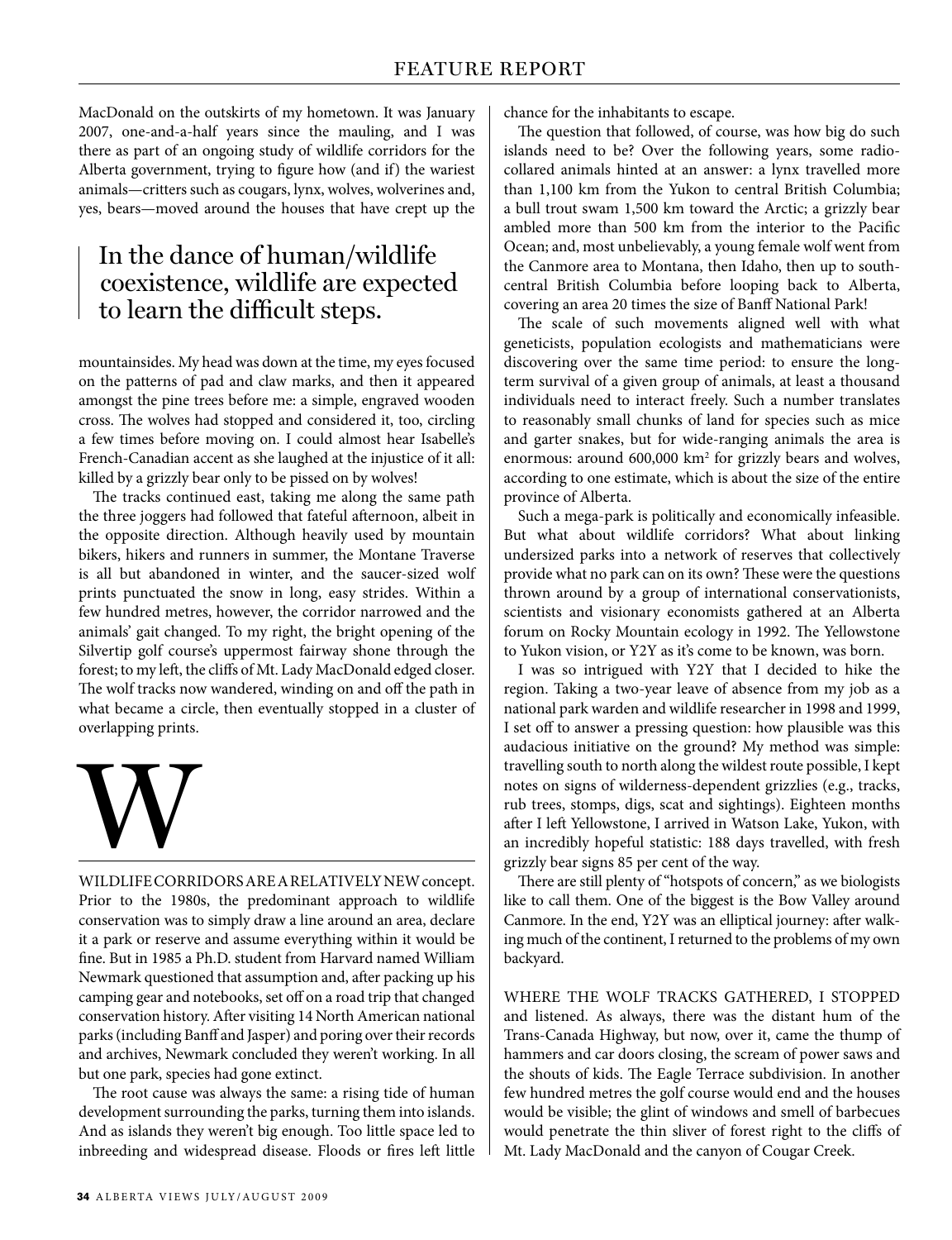

*A black bear cub tries to escape from conservation officers by climbing a fence in a neighbourhood in Canmore.*

To my surprise, the tracks continued toward the pinchpoint, staying off the main trail now, winding through the trees. I wanted to charge ahead to see what had happened, but instead was forced to slow down. What had been a clean canvas of snow was now muddled with boot prints and dog tracks filing up from the houses below. Struggling to differentiate triangular wolf prints from the pug-shaped tracks of their domesticated cousins, I dropped to all fours. And as I did, I couldn't help but think: how had it come to this? How, in 15 short years, had one of only two narrow corridors around Canmore become so compromised that a biologist searching for signs of wildlife had to crawl on hands and knees?

Back in the 1970s, Canmore was a coal mining town of 3,000 people clustered along the banks of the Bow River. Gritty and unglamorous, it enticed few of the tourists flocking to Banff. But when Canmore Coal Mines Ltd. shut down in 1979, a trickle of outsiders came to settle, among them skiers and climbers attracted by the scenery and recreational opportunities. A few years later, when Canmore hosted the Nordic events for the 1988 Winter Olympics and received international profile, that trickle became a flood. In the 20 years since, the town's population has tripled from fewer than 6,000 to more than 17,500 people (12,000 permanent, 5,500 second-home owners).

 Such rapid growth is part of a phenomenon gripping mountain towns across the globe. Attracted by the small-town atmosphere, clean air and water, low crime rates, stunning vistas

and access to recreational activities, a generation of aging and wealthy baby boomers are flocking to these places, driving up real estate prices and triggering a building boom. And they're doing it because they can. Freed from the traditional office environment by the Internet, an improved global transportation system and cheap oil, executives are moving from high-rises in New York, London and Toronto to home offices in Aspen, Zermatt and Canmore.

Wherever demand leads, supply soon follows, and Canmore's housing market is no exception. There's one complication, though: space. Bordered by Banff National Park to the west and provincial parks and cement quarries to the east, construction has only had one direction to go in this tight valley: up.



The bear that killed Isabelle Dubé was no stranger to local wildlife officials. Eight days before the attack, it was seen in the same corridor by a woman taking pictures of wildflowers, not far from the Silvertip Resort and Eagle Terrace subdivisions. Curious, the bear approached but stopped when the woman stood up, grabbed her dog and quickly backed away.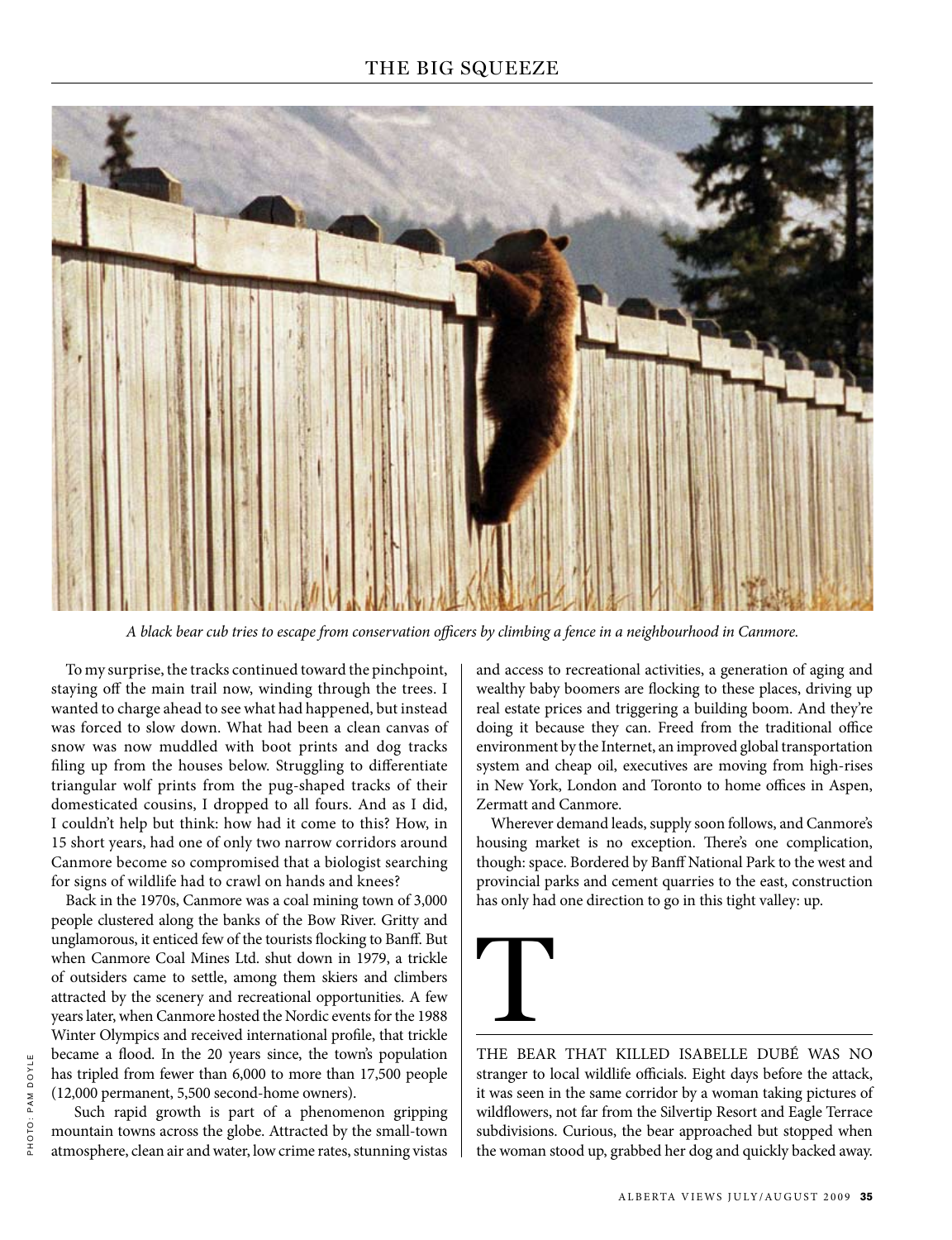

*Images captured two and a half hours apart by a remote, motion activated camera along a popular Canmore-area hiking trail.*

When wildlife officers heard about the incident, they immediately set their traps, captured the bear and, after fitting it with a radio collar, airlifted it to a side valley of Banff National Park.

Like most relocated bears, it soon returned. On the morning of June 5, 2005, just hours before Isabelle and her two friends set off on their run, the 4-year-old male grizzly now known as Bear 99 was chased off the Silvertip golf course by a maintenance crew. Wildlife officers armed with radio receivers and rubber bullets arrived soon after, determined to instill some fear into the bear when it stepped out of the wildlife corridor back onto the fairway. It never did.

Although none of them realized it at the time, the bear, the photographer, the wildlife officers and Isabelle and her two friends were all participants in an intricate and dangerous dance initiated by developers, politicians and town planners decades earlier. To their credit, the planners had incorporated wildlife corridors into area structure plans at a time when no other jurisdiction in North America was doing so. But their power to make them functional was constrained by guarantees the provincial government had made to developers when they sold them the Crown lands in the 1980s. And so now, instead of the kilometre-wide corridors biologists recommended, animals are confronted with a convoluted maze of dead-end funnels and 300–500-metre-wide squeeze points on steep slopes. As is so often the case in the dance of human/wildlife coexistence, it's the wildlife that are expected to learn the difficult steps.

#### I would have been pleasantly surprised if the

wolves had somehow solved the riddle Canmore had laid out for them; if, unlike Bear 99, they had somehow found that elusive middle ground of tolerating human development but managing to stay wild. But after a few more minutes of crawling on hands and knees I came to a swath of undisturbed snow where the wolves had finally stopped and circled back. Their wildness had kicked in. The squeeze point had proved to be too much.

What had been a mild February day was turning cold by that point, and after confirming the wolves had gone back, I abandoned their spoor and headed downhill. My car was parked several kilometres away by that point and with the lights of my downtown neighbourhood visible in the valley below I decided to walk home. Two minutes later, I was crossing the Silvertip golf course, heading for the uppermost of the many housing developments that have crept up the mountainside in recent years.

## Wildlife corridors link a network of reserves that together provide what no park can on its own.

It would be easier to justify narrow wildlife corridors if the houses that encroached on them were modest-sized and built for families who lived and worked in the community, but as I made my way downhill, the majority of the massive homes I passed were dark, their curtains drawn, and save for the tire tracks left by the local security company trucks, their snowy driveways were unmarked. For anyone who knew Isabelle or knows the plight of local wildlife, the irony is hard to swallow: most of the homes and golf courses that have plugged this narrow valley over the past 15 years have been built as second, third and even fourth homes for people who live somewhere else.

Had Isabelle Dubé lived, she would now be part of what local demographers and statisticians expect will be the last generation of middle-class people who can afford to work, live and raise a family in Canmore. When she moved here from Quebec in the mid-1990s, the average price for a single family home was under \$200,000. Now, less than 15 years later, it has more than quadrupled to \$850,000. Property taxes and rents have skyrocketed alongside real estate values, and an